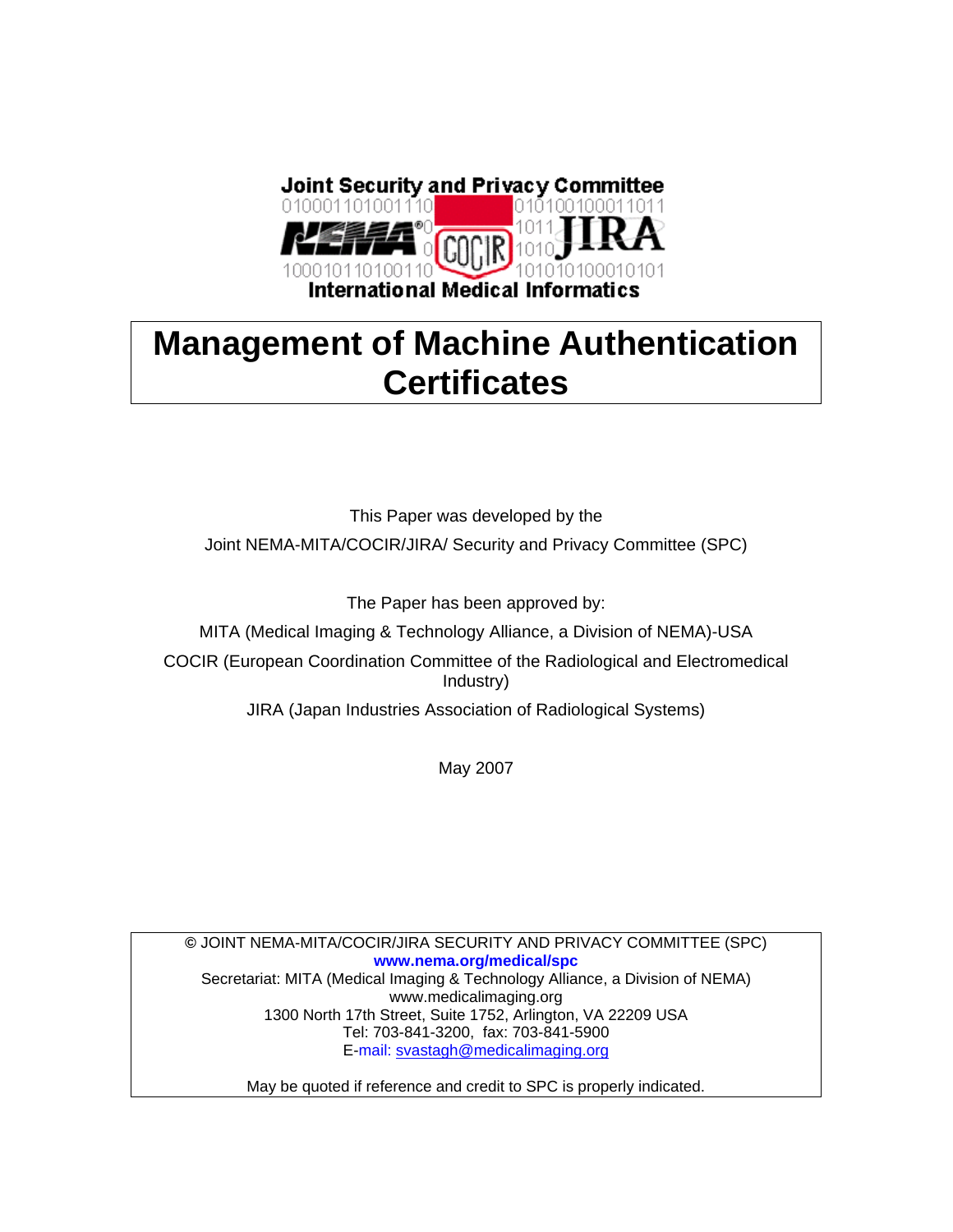| 1.             |       |                                                                   |  |  |  |
|----------------|-------|-------------------------------------------------------------------|--|--|--|
| 2.             |       |                                                                   |  |  |  |
|                | 2.1   |                                                                   |  |  |  |
|                | 2.1.1 |                                                                   |  |  |  |
| 2.1.2          |       |                                                                   |  |  |  |
|                | 2.1.3 |                                                                   |  |  |  |
|                | 2.2   |                                                                   |  |  |  |
|                | 2.3   |                                                                   |  |  |  |
|                | 2.4   |                                                                   |  |  |  |
| 3              |       |                                                                   |  |  |  |
| 3.1            |       |                                                                   |  |  |  |
|                | 3.2   |                                                                   |  |  |  |
|                | 3.3   | Deciding between direct comparison and trusted signature chain 11 |  |  |  |
| $\overline{4}$ |       |                                                                   |  |  |  |
| 5              |       |                                                                   |  |  |  |
|                |       |                                                                   |  |  |  |
|                | A.1   |                                                                   |  |  |  |
|                | A.1.1 |                                                                   |  |  |  |
| A.1.2          |       |                                                                   |  |  |  |
| A.2            |       |                                                                   |  |  |  |
|                | A.2.1 |                                                                   |  |  |  |
|                | A.2.2 |                                                                   |  |  |  |
|                |       |                                                                   |  |  |  |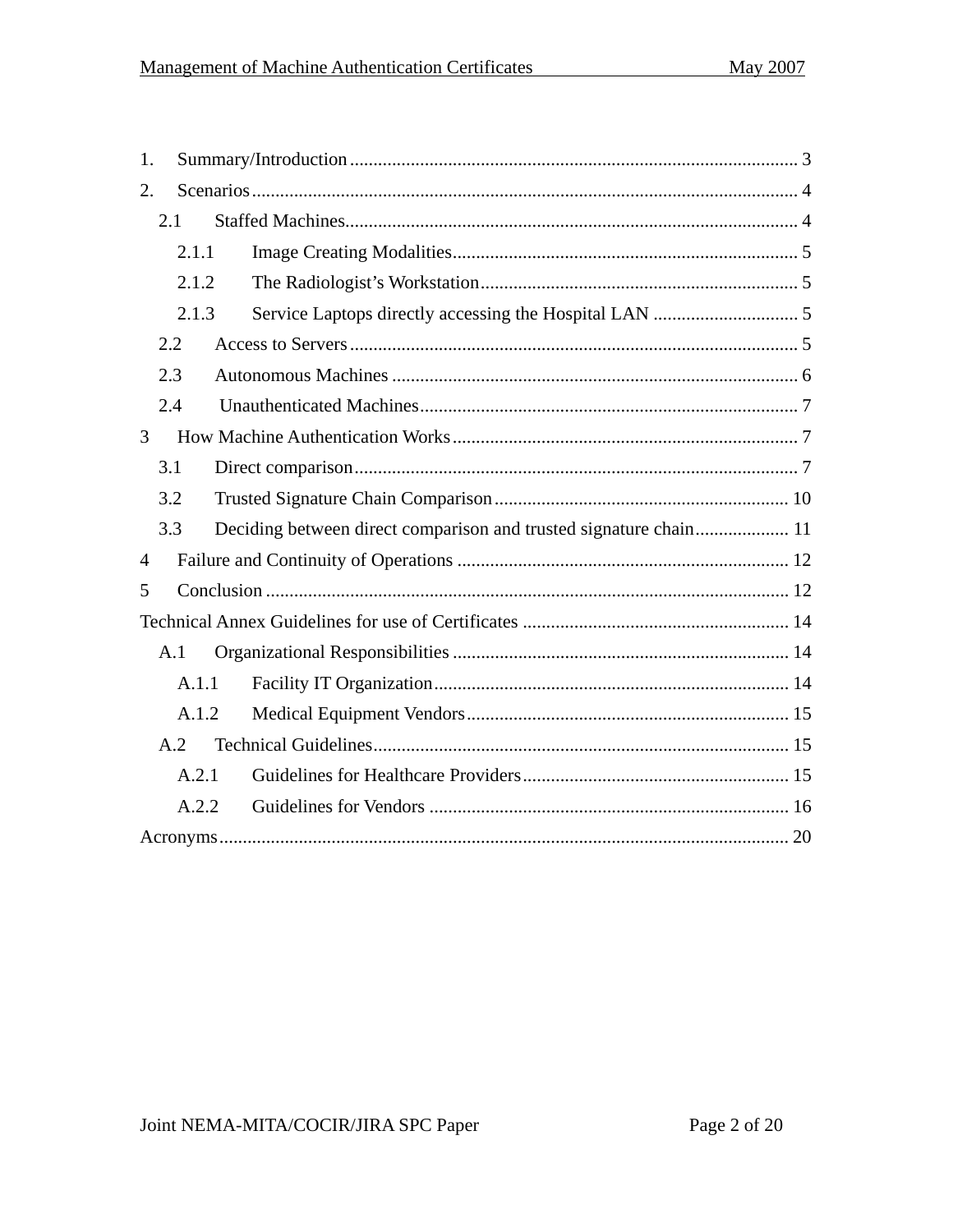## **1. Summary/Introduction**

This paper helps healthcare providers and medical device engineering organizations decide how to use digital certificates to secure machine to machine communications.

There is a focus on privacy and security in healthcare. The breaches in security over the past five years have shown that using a "moat" approach of firewalls without further internal security is not effective. To properly secure a network environment the machines (e.g., imaging device, PACS archive, laptop, a system implementing an IHE profile, internet kiosk) that are going to receive or transmit sensitive data must be identified. This introduces a need to authenticate both machine identities and person identities. The focus of this paper is machine identity management.

The data protection regulations in the US (HIPAA), Europe (EC Privacy Directive), Japan (Personal Information Protection Law), etc., require that hospital information networks be protected. One approach is to employ strict network isolation security. This is not practical, because healthcare professionals need access to intranet/internet facilities, e.g., drug information. The authentication of machines and people is a practical solution. The problems of authenticating persons is extensively discussed elsewhere under subjects such as private key infrastructures (PKI).

The major communications standards used in healthcare (DICOM, HL7, IPSEC, TLS, and HTTPS) all define how to authenticate machines by means of private keys and public certificates. IPSEC, TLS, and HTTPS are also used extensively in non-medical contexts. The Integrating the Healthcare Enterprise (IHE) integration profile "Audit Trail and Node Authentication (ATNA)" describes the technical details of how these and other standards should be used as part of a secure healthcare network. The commercial and healthcare standards all utilize a certificate based authentication mechanism that can be used in conjunction with various PKI infrastructure systems.

Some sites may already have machine authentication infrastructures in place or may have agreed with their vendors to an alternate approach. This paper and its guidelines do not apply to those situations. Such sites should follow the procedures and administrative requirements already defined by their infrastructure.

This paper does not discuss the much larger issue of deciding on the policies and trust relationships that must be established between the different components of the healthcare system. Those involve local regulatory constraints, operational relationships, professional relationships, etc. Machine authentication is a common component of the policy enforcement mechanisms that are put in place to manage and enforce those policy decisions. Using machine authentication is not a substitute for establishing appropriate policy, it is a mechanism to help enforce a policy.

The guidelines in this document are intended for sites and vendors that have decided to use a PKI infrastructure for machine authentication. This paper does not attempt to

Joint NEMA-MITA/COCIR/JIRA SPC Paper Page 3 of 20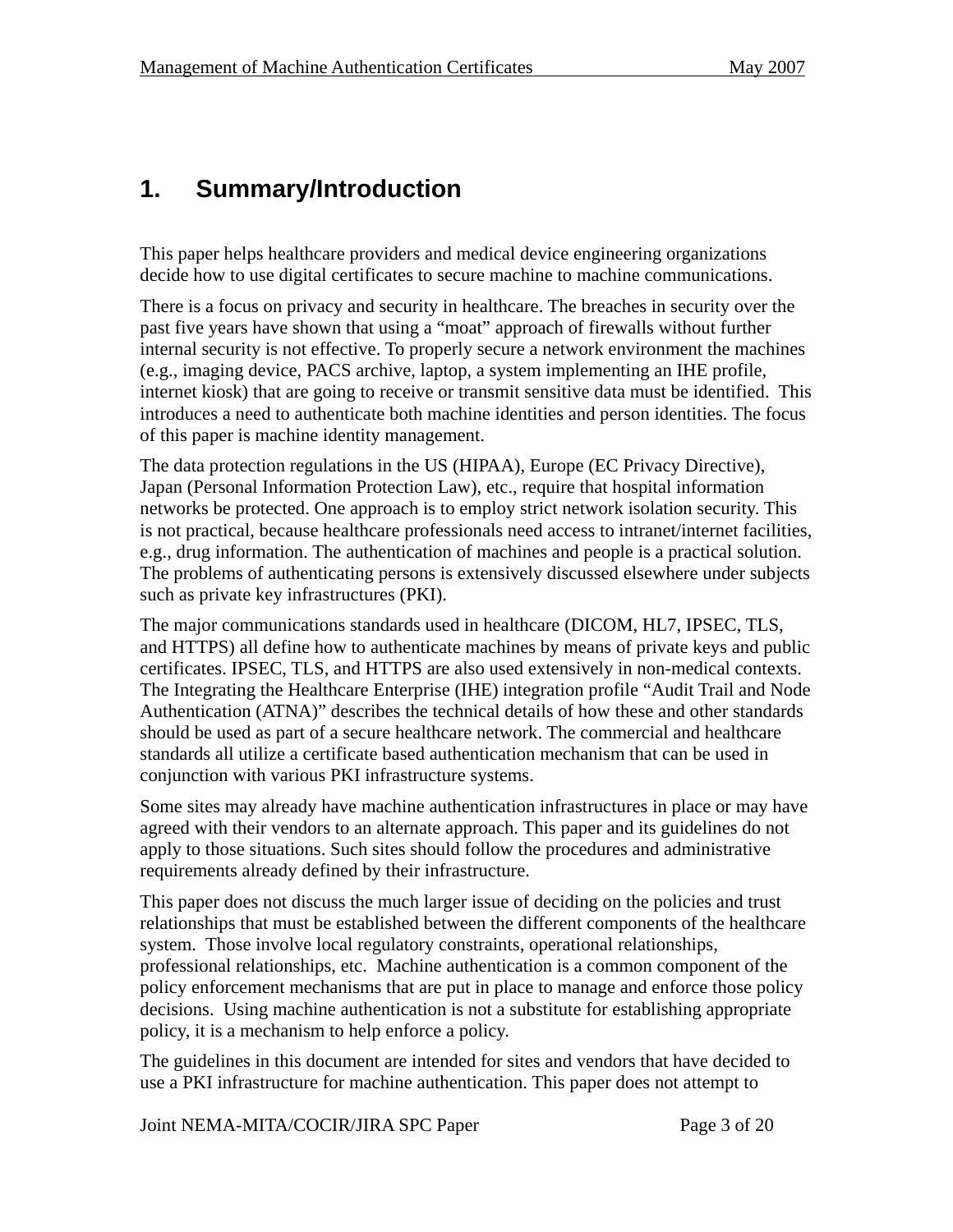provide implementation specifications. Sites with PKI infrastructures for humans may wish to extend them to cover machines in addition – they may find this document useful. This document provides guidelines for machine authentication and the related infrastructure. Vendors and customers following these guidelines will reduce their development, acquisition, deployment, and operational costs.

Authentication mechanisms for people have many complex legal, privacy, accreditation, hiring, firing, role/function, and authorization issues that do not arise for machines. The management of machines can be handled within the IT organization, and does not require a human resources organization. Machines have inventory, service, and repair issues that can be managed within the IT organization.

These guidelines for machine authentication are simpler than the PKI management recommendations found in most security literature because managing the authentication of machines is much simpler than authenticating individuals.

When using machine authentication by certificates, healthcare providers must:

- *provide a certificate authority as part of their IT administration. They cannot simply depend on their vendors to provide machines with keys and certificates. This network infrastructure can be provided through third party contracts.*
- *decide which of the authentication approaches described below they will use.*
- *establish and maintain the other servers and services, e.g., Certificate Revocation List (CRL) servers, needed for their selected approach.*

To be prepared, equipment suppliers (vendors) must:

- *be able to authenticate communications by the approaches described below.*
- *provide a means of maintaining a local private key on those machines.*
- *provide applications and administrative interfaces necessary for all the applications that need secured communications.*

## **2. Scenarios**

In the healthcare environment it is often necessary to authenticate the machines that are communicating independently of the authentication of the people who are involved. The following scenarios are examples of how machine authentication should take place in healthcare workflows.

### *2.1 Staffed Machines*

Authenticating the user of a staffed machine is not sufficient to authenticate the machine. The machine needs to be authenticated before transmitting or receiving sensitive data. For example, the authenticated user might be at an Internet café computer. The public computer will be denied access. This is independent of any person authentication. The user authentication is needed for access controls and audit trails related to that user's activity (treated elsewhere in other documents).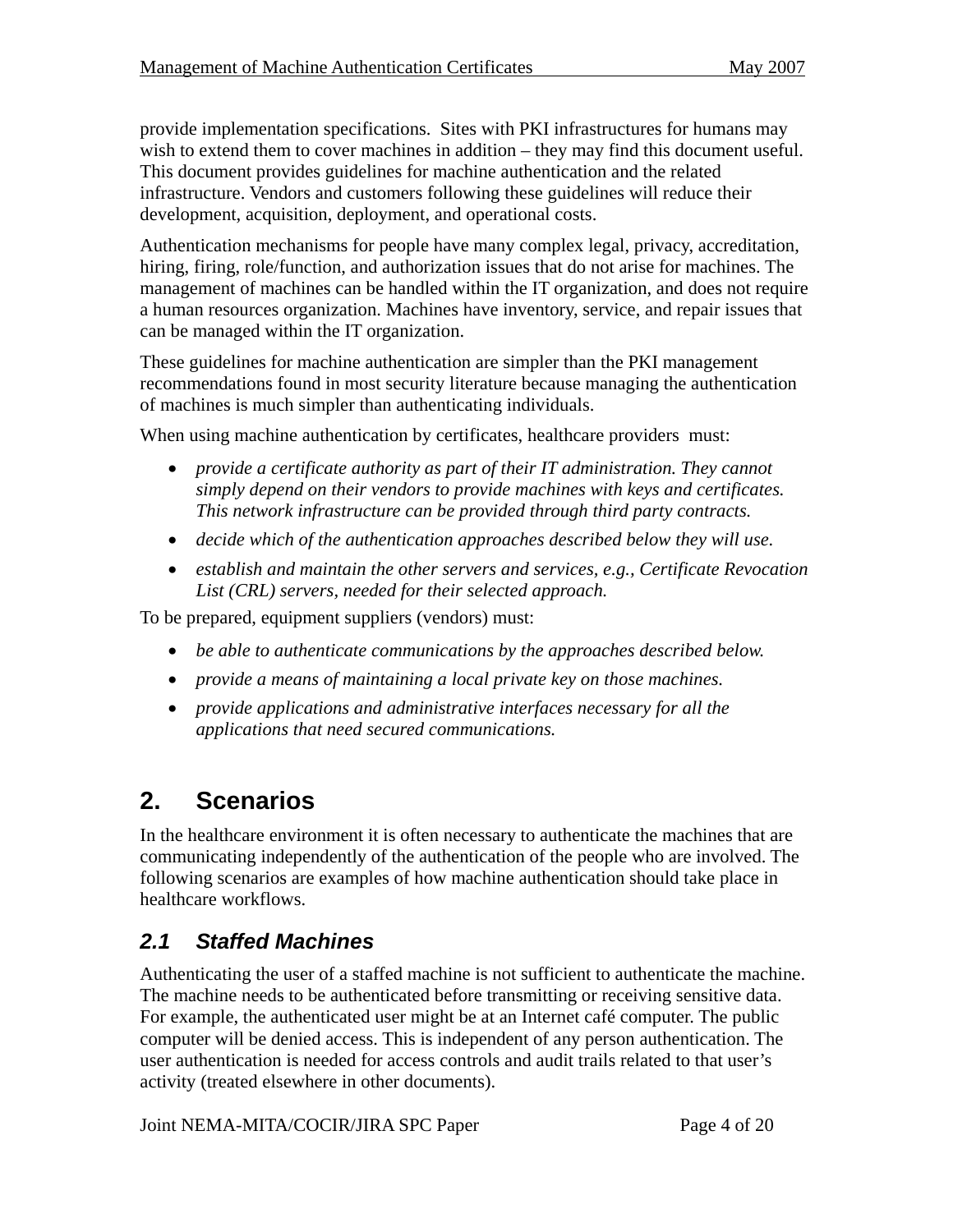#### 2.1.1 Image Creating Modalities

A typical staffed machine is an image creating modality, e.g., an angiography system. Often the identification of the machine operator takes place, but not the rest of the surgical team. Bidirectional authentication of machines is needed when:

- user identification is not appropriate for some situations. For example, an angiography system has a study to send to the PACS, it needs authentication of the PACS system to ensure that it does not send it to a rogue system. User authentication is not an appropriate authentication in this case.
- the machine queries the worklist to obtain patient information, the HIS/RIS system needs to know whether this query should be answered. The patient scheduling information should not go to any machine in the hospital; it should only go to the authorized machines.
- an automatic security system will record and alert on unusual worklist queries, e.g., querying the angiography schedule from a obstetrics nursing station, and not report normal queries, e.g., querying the angiography schedule from an angiography system . Similarly, the angiography system needs assurance that it has reached the HIS system and has not been diverted to an unauthorized machine.
- an angiography system delivers finished studies and updates the worklist status it is again important to identify the machine rather than the person. As above, a security system will probably report and alert on attempts to store angiography results that do not originate at an authentic angiography system.

The machine authentication mechanisms address these issues.

#### 2.1.2 The Radiologist's Workstation

In another example the radiologist reading CT results will be authenticated and authorized as a person. The machine will be independently authenticated. Now that the radiologist has been properly identified and the machine is cleared to receive and will protect the data, viewing CT results can proceed. Machine authentication also permits secure pre-loading of studies onto the radiologist's workstation before the radiologist arrives and logs in.

#### 2.1.3 Service Laptops directly accessing the Hospital LAN

The security issues surrounding service laptops extend beyond machine authentication for the laptop. It is complicated by trust agreements between vendors, healthcare providers, and others. This paper does not deal with all the other issues that arise in this context. The machine communications authentication described here can become part of an overall laptop solution.

### *2.2 Access to Servers*

In our example, a physician using a browser accesses a web server for patient information. It is assumed that the user is properly identified, authenticated and

Joint NEMA-MITA/COCIR/JIRA SPC Paper Page 5 of 20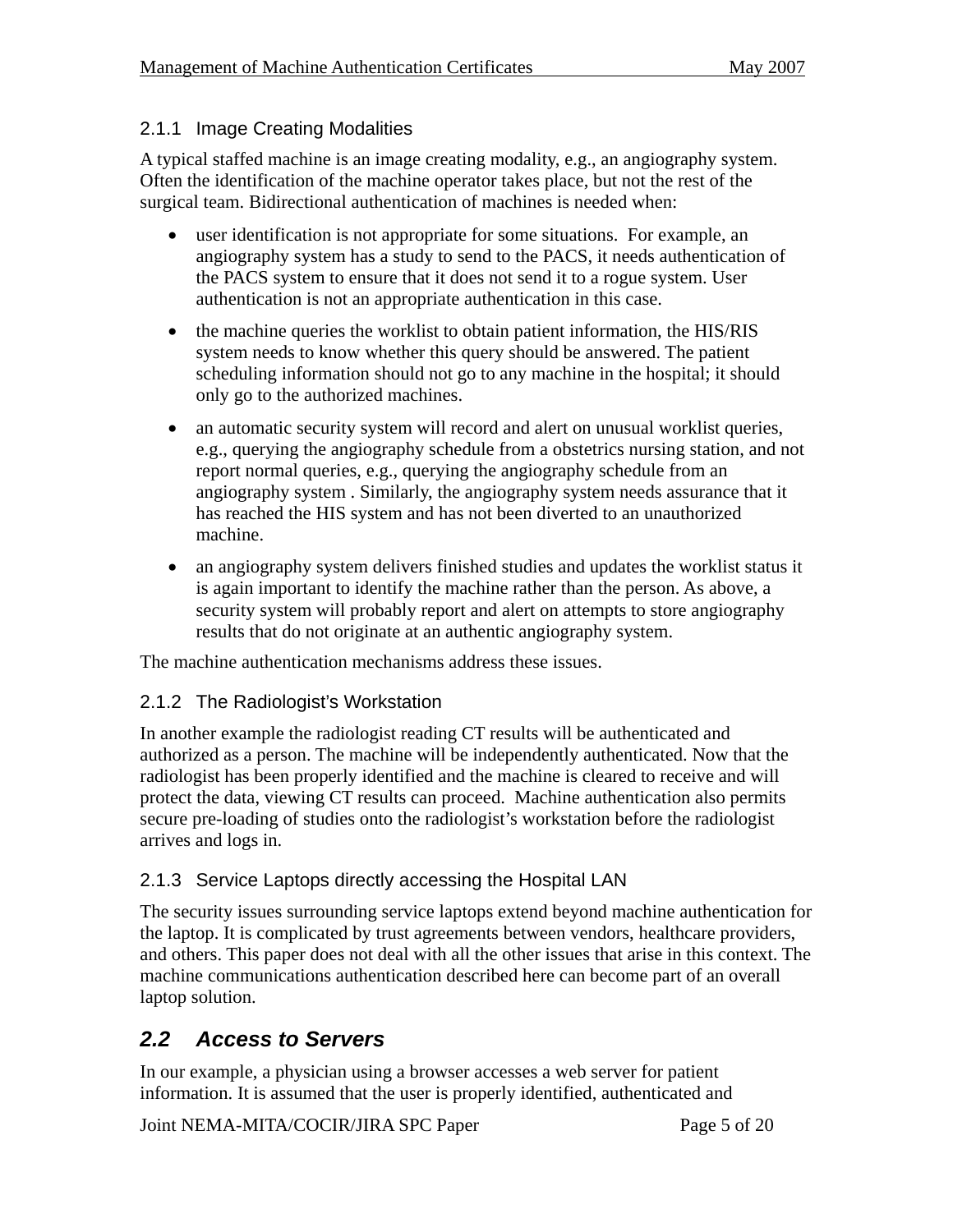authorized. The physician needs to ensure that the connection is to the correct web server and that it has been authenticated. There is a mechanism to enable the server to authenticate the physician's machine.

Web servers, browsers, and PCs should be configured to use the client certificate authentication of the local machine. The instructions for this can be found in the documentation for the particular products.

There is a common misconception that the "view only" use of a browser eliminates the need for machine authentication. This ignores the threat of malware (such as screen scrapers and keyboard loggers) that intercept communications. Browsers also maintain cached pages that might not be cleared completely, also exposing personal information. This is true regardless of whether SSL or VPN technology has protected the communications. The machine authentication information can be used to identify whether the connection is from a machine that is known to be taking all of the extra steps needed to protect privacy.

It can also be used to ensure that unknown machines are treated differently. There may be good reasons to permit limited access from public access kiosks. The machine authentication can be used to enable granting limited access to authorized staff from such machines. The limited access can be designed with the assumption that these unknown machines are likely to have malware or maintain caches that will expose the information that is delivered.

### *2.3 Autonomous Machines*

There are many kinds of autonomous machines in use in healthcare. These are both analytical systems like computer aided diagnosis systems, and measurement systems like portable patient monitors. For example, a portable patient monitor takes a variety of patient health measurements automatically, signal alarms, as well as receive instructions from other systems. There may also be a clinical care provider present, but the system must operate even without staff present.

When the monitor sends data to a hospital record repository the repository must know unambiguously which monitor is sending the data and the monitor must know that it is sending data to the correct repository. This is a security issue with safety consequences. Misidentification could result in mislabeling alerts or reports, or in loss of data if it is sent to the wrong location.

Portable patient monitors also move and can be fully operational while moving. So the simple administrative solution of using network addresses breaks down or becomes very labor intensive and error prone when the monitors can move between local networks. The monitor authentication must allow mobile activities and must not require substantial administrative effort. Machine authentication can help solve these problems.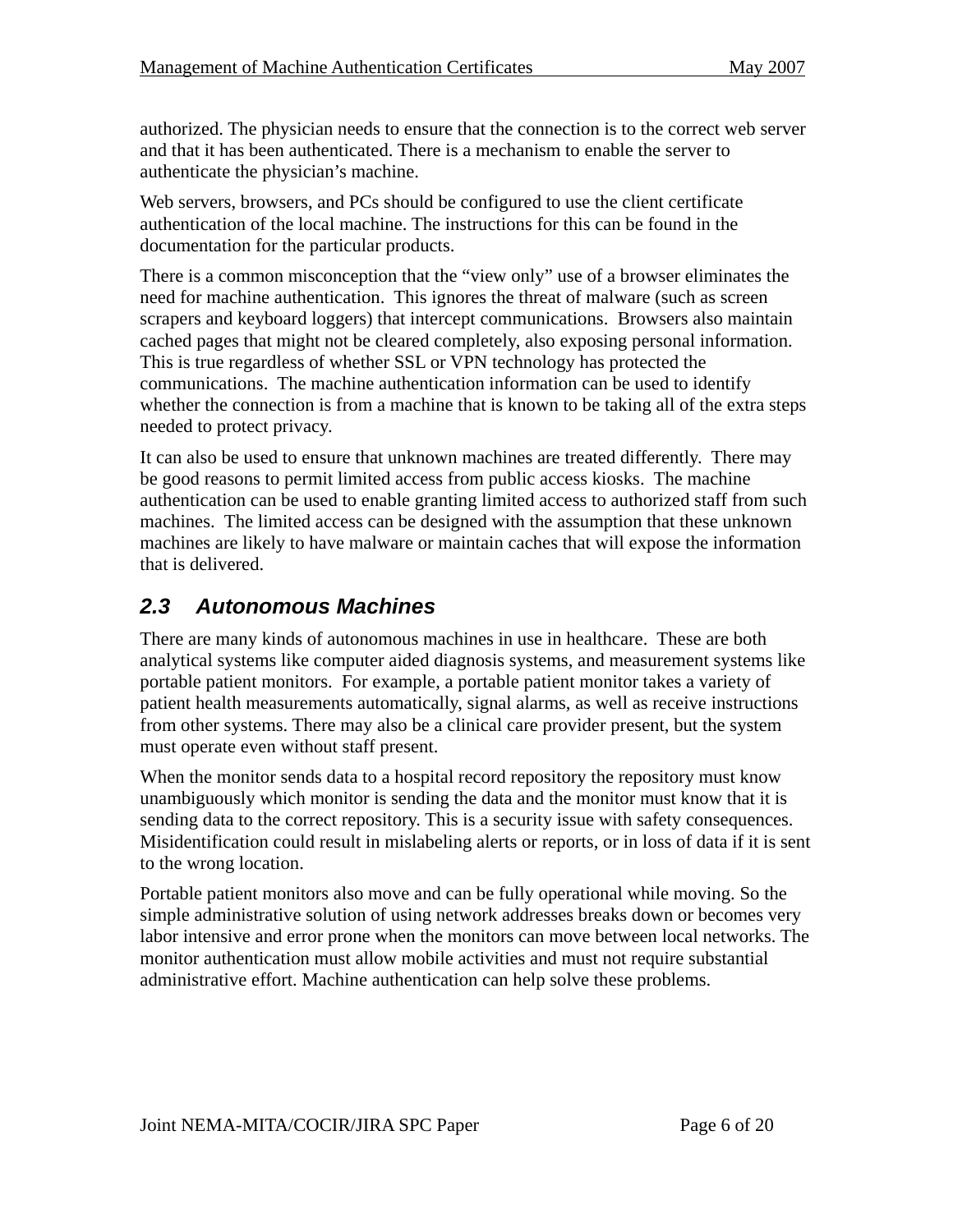## *2.4 Unauthenticated Machines*

When the routine communications all utilize machine authentication, any unauthenticated machine access attempts can be denied, and reported. The most important of these communications are those that convey private data.

Communications like cafeteria schedules and other public data should be minimized or eliminated from machines that also are used for personal data. These communications might be with unauthorized machines.

## **3 How Machine Authentication Works**

The approach used to authenticate machines in the medical protocols requires:

• establishing private/public key pairs for each machine.

These keys may be internally generated by the machine or may need to be externally generated and provided to the machine. The private keys must be carefully protected from copying or modification because they are the primary means of identifying the machine.

• distributing public certificates.

Public certificates wrap the public key that pairs with its private key. These certificates include their own expiration dates and must be replaced at intervals and can be openly distributed to other systems. The possessor of a public certificate can verify that another machine possesses the corresponding private key. There are two major approaches for verification:

- direct comparison (see section 3.1) and
- trusted signature chain (see section 3.2).
- securing the communications channel.

The channel setup includes challenge response tokens that utilize the private key and public key. TLS, IPSEC, SSL and other secure transport protocols handle this during session initiation. The higher level protocols HTTP, DICOM, and HL7, that are used for medical data exchange, all have support defined for using TLS. They need to be configured with the appropriate certificates for the sites where they are used.

### *3.1 Direct comparison*

This approach is suitable for networks with few communication partners per machine. Each machine is given in advance the public certificates for all of the machines that are authorized to use this network. To authenticate a partner, a machine compares the incoming connection information with the certificates on its list.

Figure 1 summarizes the installation steps needed for direct comparison:

1. the private/public key pair is created, and public certificate issued. This could be selfsigned or CA signed.

Joint NEMA-MITA/COCIR/JIRA SPC Paper Page 7 of 20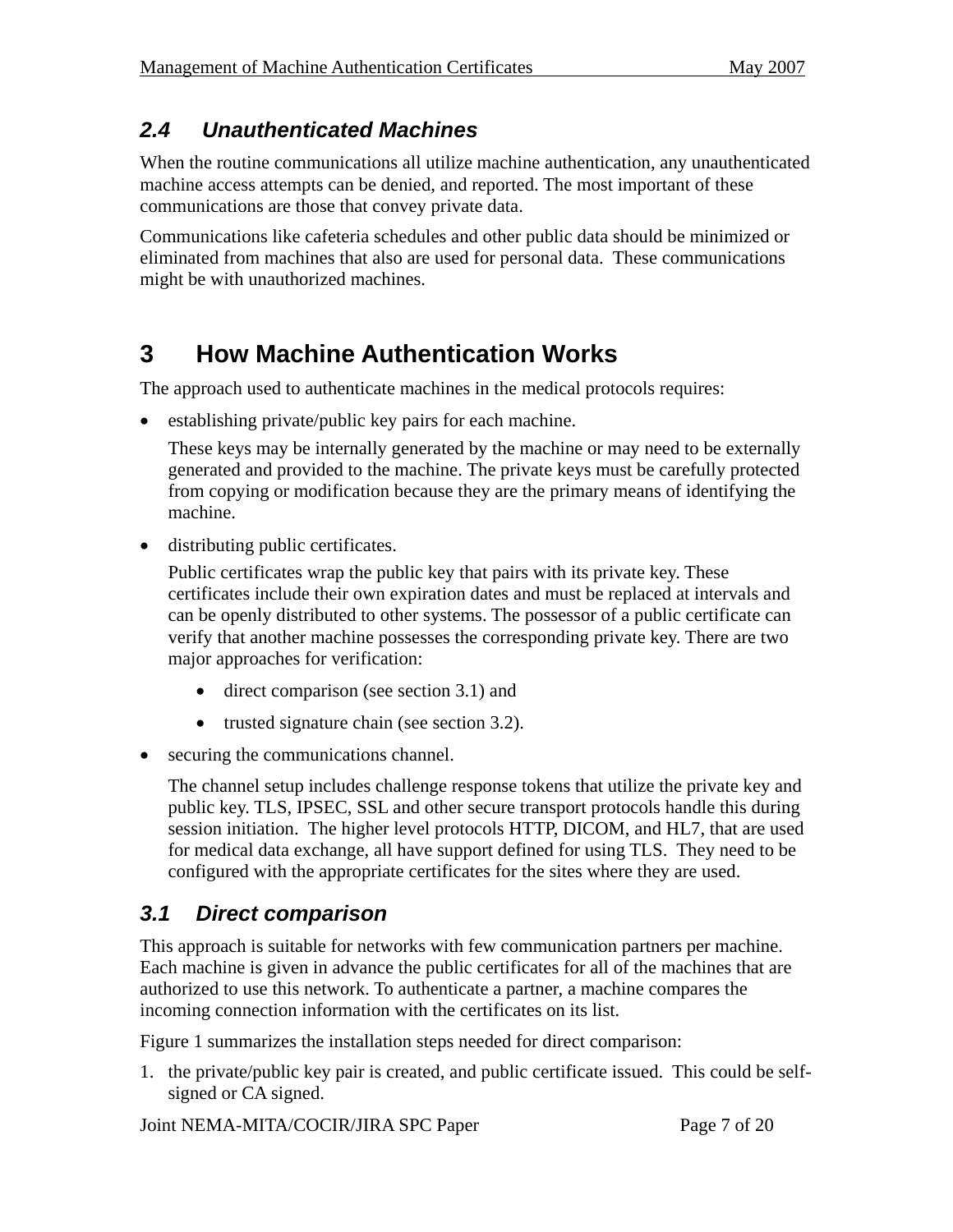- 2. the public certificate is distributed to the other machines. This could be through manual distribution, on media, or through a service like LDAP. The distribution mechanism must be trusted.
- 3. the public certificates of the other machines are installed on the new machine. This could be through manual distribution, on media, or through a service like LDAP. The distribution mechanism must be trusted.



*Figure 1 - Installation process for direct comparison* 

The corresponding public certificates must be removed from the other machines when a machine is removed, a private key is compromised, a certificate expires, and when connections to a machine are no longer appropriate. This is the direct comparison equivalent of revocation.

Figure 2 summarizes the steps taken when establishing machine authentication during communication:

- 1. The initiating machine (machine X) generates a token based on its private key and the token is sent to the receiving machine
- 2. The receiving machine (machine Y) checks the token against the public certificate that has been stored as known machine authentications.
- 3. The authenticated machine identity is checked against the system access control mechanism to determine whether the connection should proceed.

The process is repeated in the reverse direction so that the initiating machine can authenticate the receiving machine.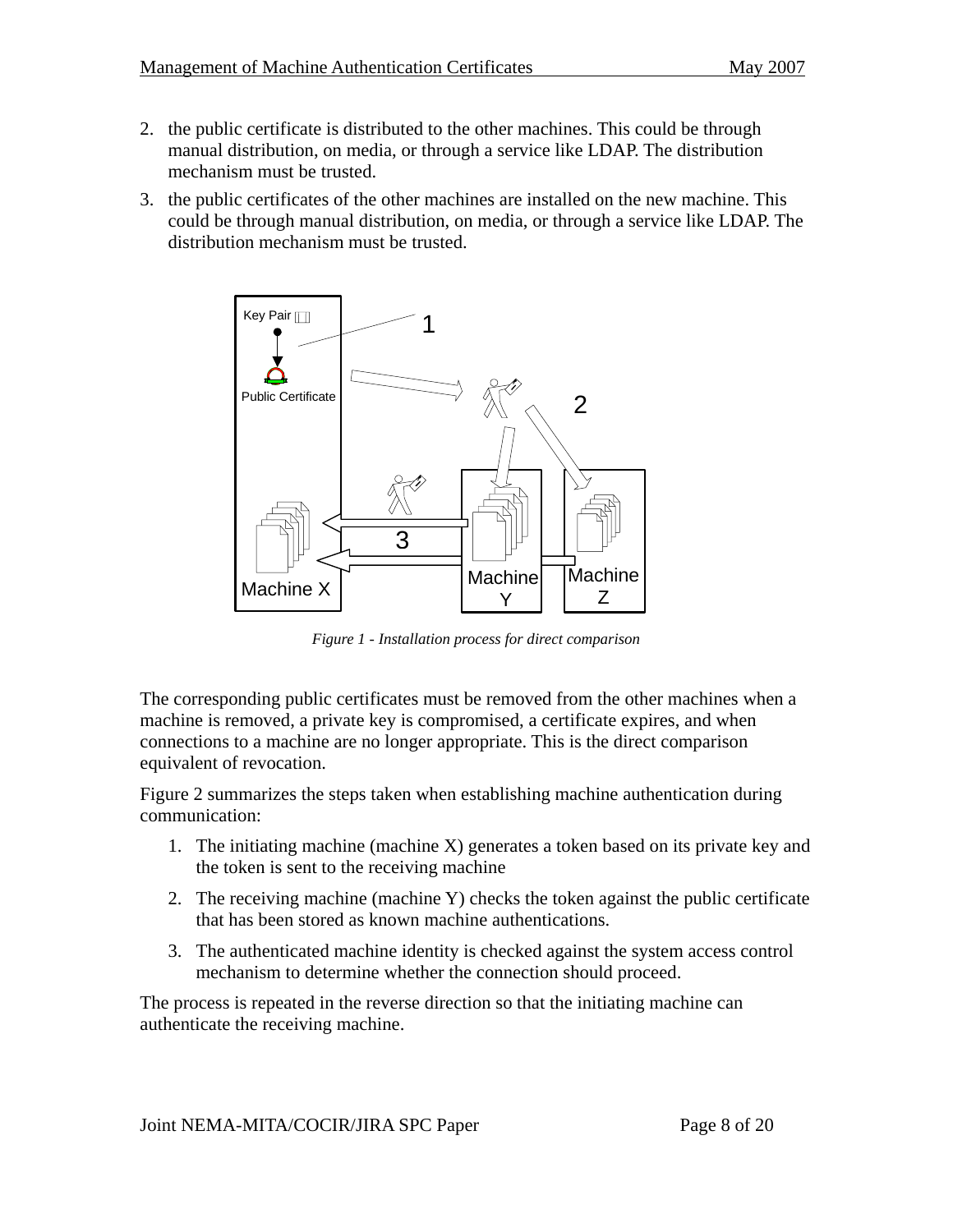

*Figure 2 - Authentication process for direct comparison*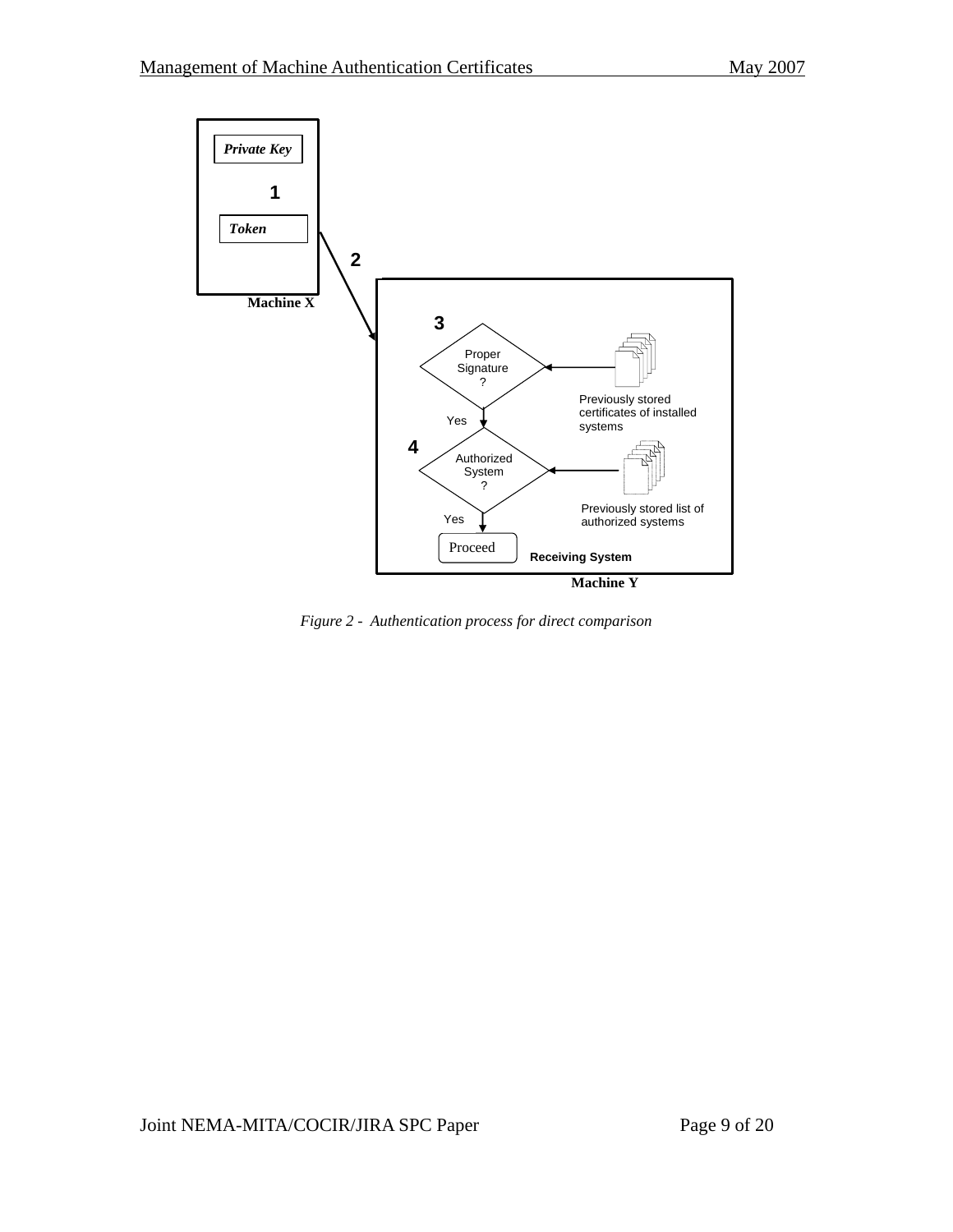## *3.2 Trusted Signature Chain Comparison*

This approach involves a third machine, acting as a certificate authority (CA), that is trusted by the IT administration. This CA generates signed public certificates for private

5 keys. Other systems in the network use these signatures to assure that these certificates are for machines that are authorized to use the network.

Figure 3 summarizes the steps when a new machine is installed:

- 1. The public certificate for the trusted CA is installed on the new machine.
- 2. The new machine generates a public/private key pair (or has one generated for it 10 by the CA).
	- 3. The new machine sends the request to the CA to generate a signed public certificate.
- 4. The signed public certificate is sent back to the new machine for future use. Note that there are no actions needed on other machines, unlike the direct comparison 15 above.



*Figure 3 - Installation process for trusted signature chain* 

The public certificates for a machine must be revoked when that machine is removed, its private key is compromised, or when connections to a machine are no longer appropriate. This eventually results in a growing revocation list. Certificate expiration dates permit

20 this list to be trimmed eventually, but it is normal to maintain revoked certificates on the list for an extended period past expiration.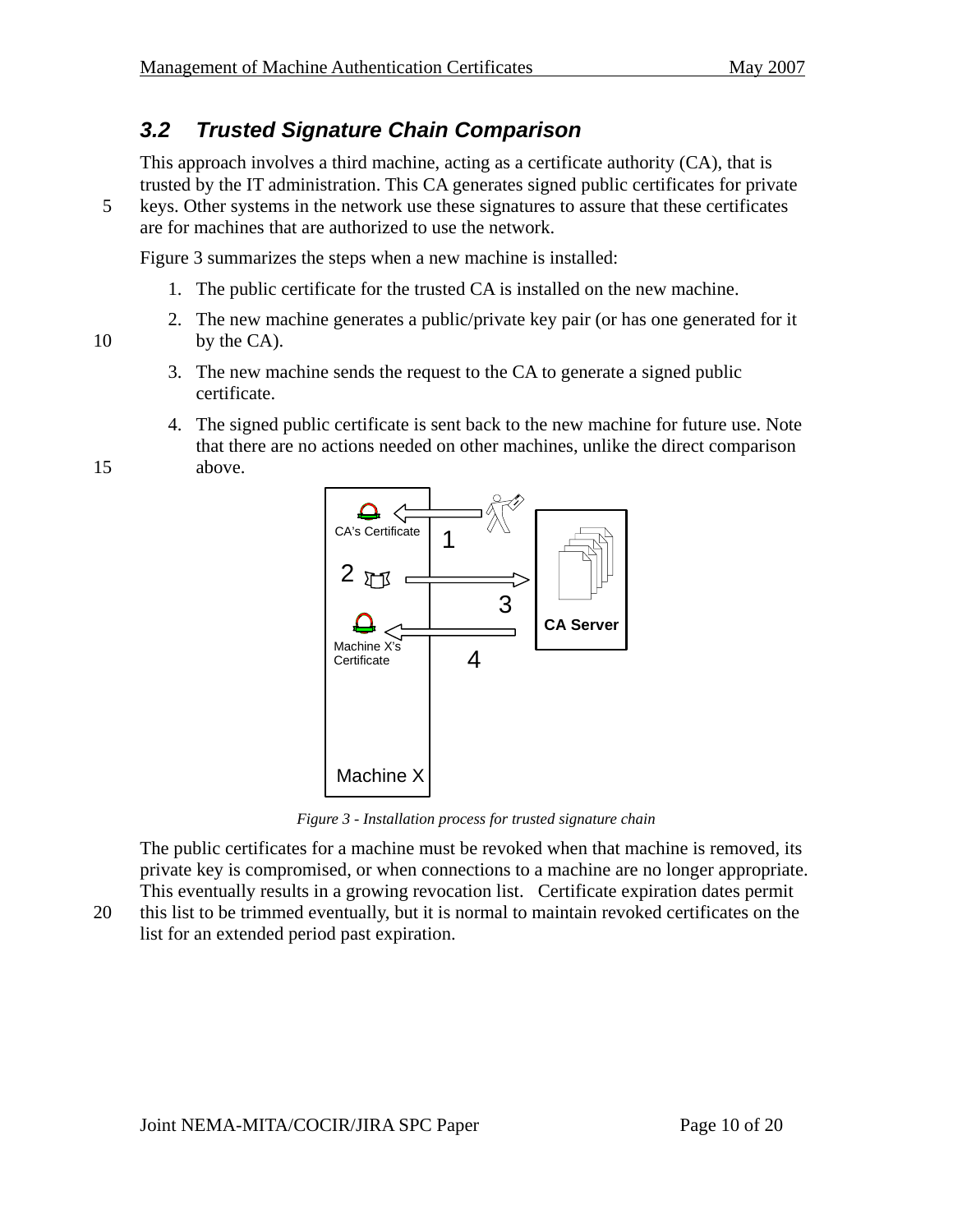Figure 4 summarizes the steps taken when establishing machine authentication during communication:

1. The initiating machine generates a token based on its private key.

#### 25 2. The token is sent to the receiving machine

- 3. The receiving machine checks whether the token was signed by a private key that corresponds to a certificate that has been signed by an approved certificate authority.
- 4. The receiving machine checks whether this particular public certificate has been 30 revoked. This is usually done by checking with a revocation server that is typically a function provided by the CA.
	- 5. The authenticated machine identity is checked against the system access control mechanism to determine whether the connection should proceed.

The process is repeated in the reverse direction so that the initiating machine can

35 authenticate the receiving machine.



*Figure 4 - Authentication process for trusted signature chain* 

### *3.3 Deciding between direct comparison and trusted signature*  40 *chain*

The decision whether to use direct comparison or trusted signature chain comparison is the major choice to be made by the IT administration. Both are equally effective for authentication purposes and both can be suitable for healthcare systems. The tradeoff is

Joint NEMA-MITA/COCIR/JIRA SPC Paper Page 11 of 20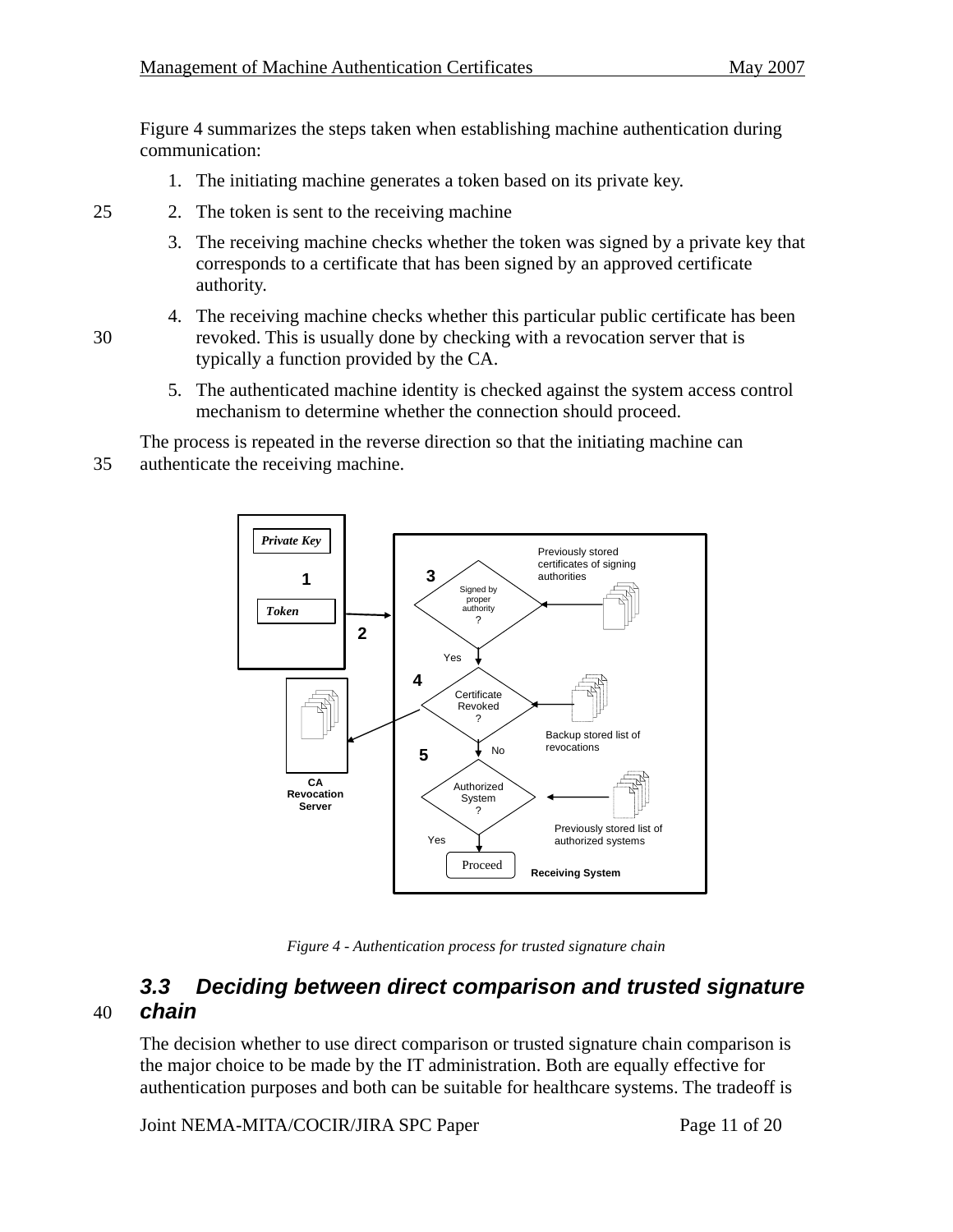between different kinds of network facilities that must be installed and different kinds of

- 45 routine administrative labor required to maintain operations. In general, smaller network facilities will select the direct comparison approach, and larger network facilities will select the signature comparison approach. But there is no single size where one becomes preferable. Therefore, the SPC recommends that equipment vendors be prepared for both environments.
- 50 TLS, SSL, and IPSEC all support both approaches, and support a hybrid that combines them. The higher level protocols like HTTP, DICOM, and HL7 that are used for medical data exchange, all have support defined for using TLS. They need to be configured with the appropriate certificates for the sites where they are used.

## **4 Failure and Continuity of Operations**

- 55 Any failure in the authentication system has the potential to interfere with providing healthcare services. When using trusted signature chain this includes failures of the CRL service, other servers, or network communications with these servers. Procedures, failover, and backup mechanisms must be planned so that this kind of failure does not interfere with necessary services.
- 60 After a disaster there is often a flurry of emergency and temporary machine replacements to recover from the losses that occurred during the disaster. The procedures and facilities planning for authentication controls must take this into consideration. These machines will need authentication services. The SPC break glass white paper discusses some of these issues. (See www.nema.org/medical/SPC). Special care is needed to establish 65 backup and local alternatives to deal with loss of network access during disasters.

The decision between the use of direct comparison and trusted signature chain should include consideration of how the full system will maintain operation during disasters and failures and how it will recover from disasters and failures.

## **5 Conclusion**

70 The certificate management procedures needed for identifying and authenticating machines are different from those used for people. The software provided for most systems can accommodate both, but the documentation often only covers personnel. The vendors and healthcare providers can meet the needs of machine identification as well.

When using machine authentication by certificates, healthcare providers must:

- 75 *decide which of the authentication approaches to use (see section 3 above).* 
	- *if using a trusted signature chain approach, provide a certificate authority. They cannot simply depend on their vendors to provide machines with keys and certificates. This network infrastructure can be provided through third party contracts.*
- 
- 80 *if using direct comparison, obtain certificates for manual installation. This can be from any certificate authority, internal or external.* 
	- *establish and maintain the other servers and services, e.g., Certificate Revocation List (CRL) servers, needed for their selected approach.*

Joint NEMA-MITA/COCIR/JIRA SPC Paper Page 12 of 20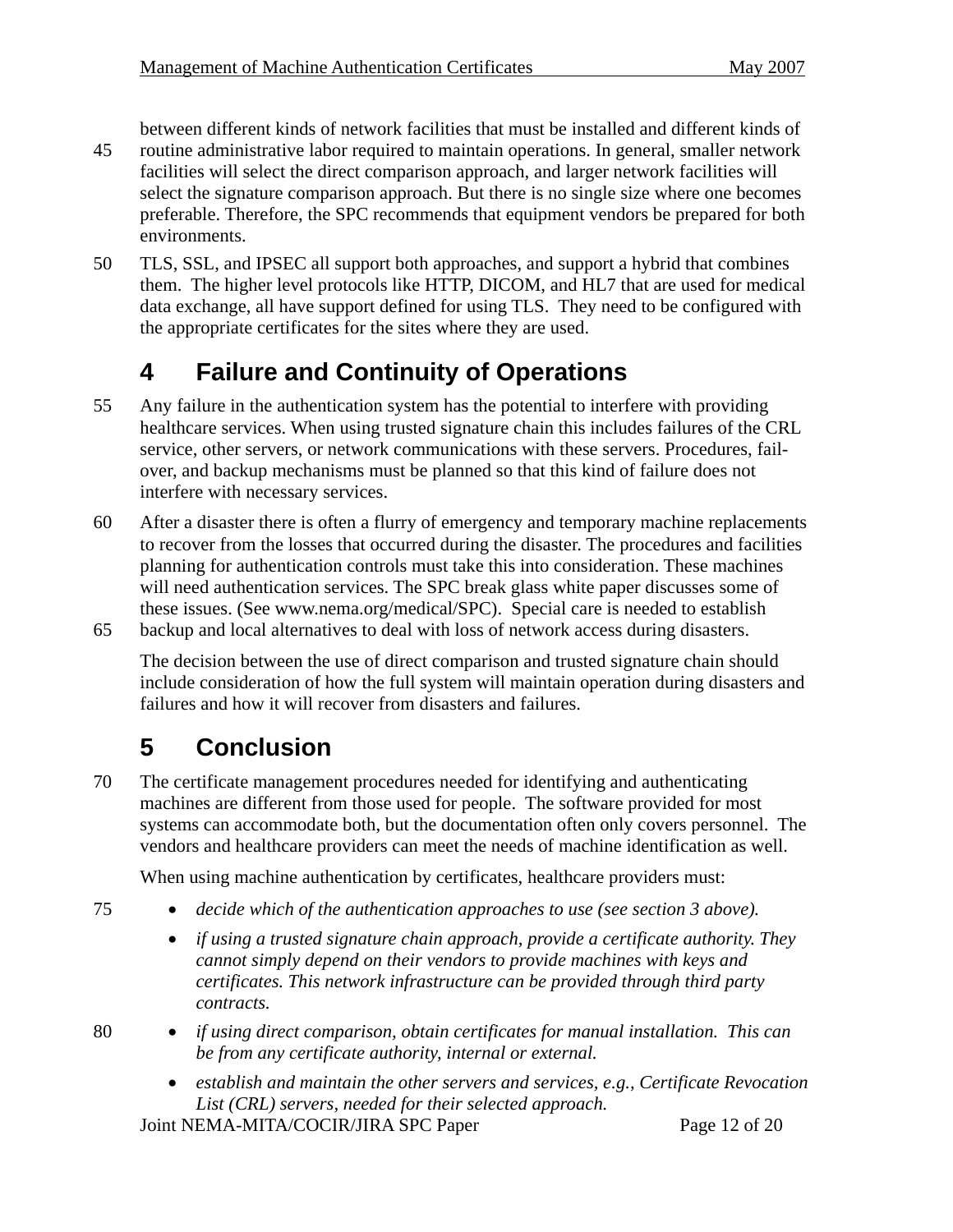To meet the variety of needs worldwide, the vendors must:

- 85 *be able to authenticate communications by the different approaches described above.* 
	- *provide a means of maintaining a local private key on those machines.*
	- *provide applications and administrative interfaces necessary for all the applications that need secured communications.*

90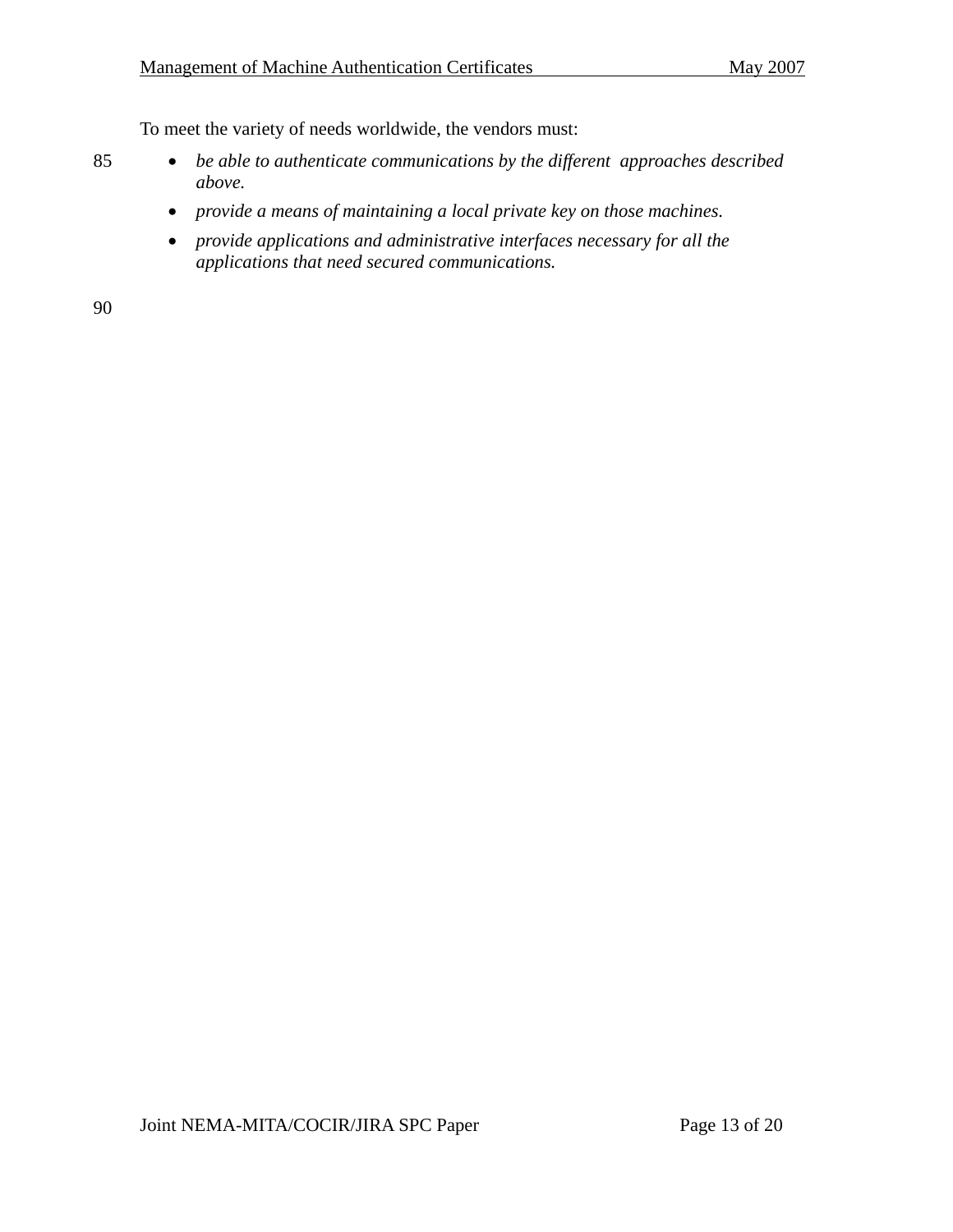## **Technical Annex Guidelines for use of Certificates**

These guidelines separate healthcare operational responsibilities and vendor product requirements providing some technical details to both.

## *A.1 Organizational Responsibilities*

95 When establishing local procedures both the facility IT organization and equipment vendors must take actions.

#### A.1.1 Facility IT Organization

The organization must choose the authentication approach. This organization must:

- Establish and maintain the policies, procedures, servers, and administration of the 100 authentication system chosen. Particular care must be taken to ensure that certificate management for authentication purposes is controlled to protect against unauthorized modifications.
	- Maintain adequate records and backups of authentication information.
- Maintain the local certificate revocation system. With direct comparison this 105 requires a manual process to remove the untrusted certificate from each machine. With trusted signature chain this can be either manual revocation list distribution or revocation service management.
	- Have procedures to replace keys and certificates that have been lost or compromised in a timely fashion to minimize patient care delays.
- 110 Manage certificate expirations.
	- 1. New certificates must be in place before the old ones expire to avoid interfering with healthcare operations.
	- 2. Expiration is recommended to be two (2) years, although local considerations can change this.
- 
- 115 3. Creating replacement certificates follows the same procedure as creating new certificates.
	- Establish machine access policies that will make use of the authentication information. Include in these policies rejection of non-authenticated machines, examination of machine authentication failures, etc.
- 120 Design for continuity of operation during failures and disasters. Coordinate this activity with vendors. It is likely that in a disaster network connectivity and server access may fail. See section 4.
- Coordinate with other departments that may have operational responsibilities as part of the authentication procedures. For example, the biomedical engineering 125 department may be responsible for equipment repairs and would then be involved in the authentication process. This must include consideration for authentication of local spares that may be swapped in on a temporary basis.

Joint NEMA-MITA/COCIR/JIRA SPC Paper Page 14 of 20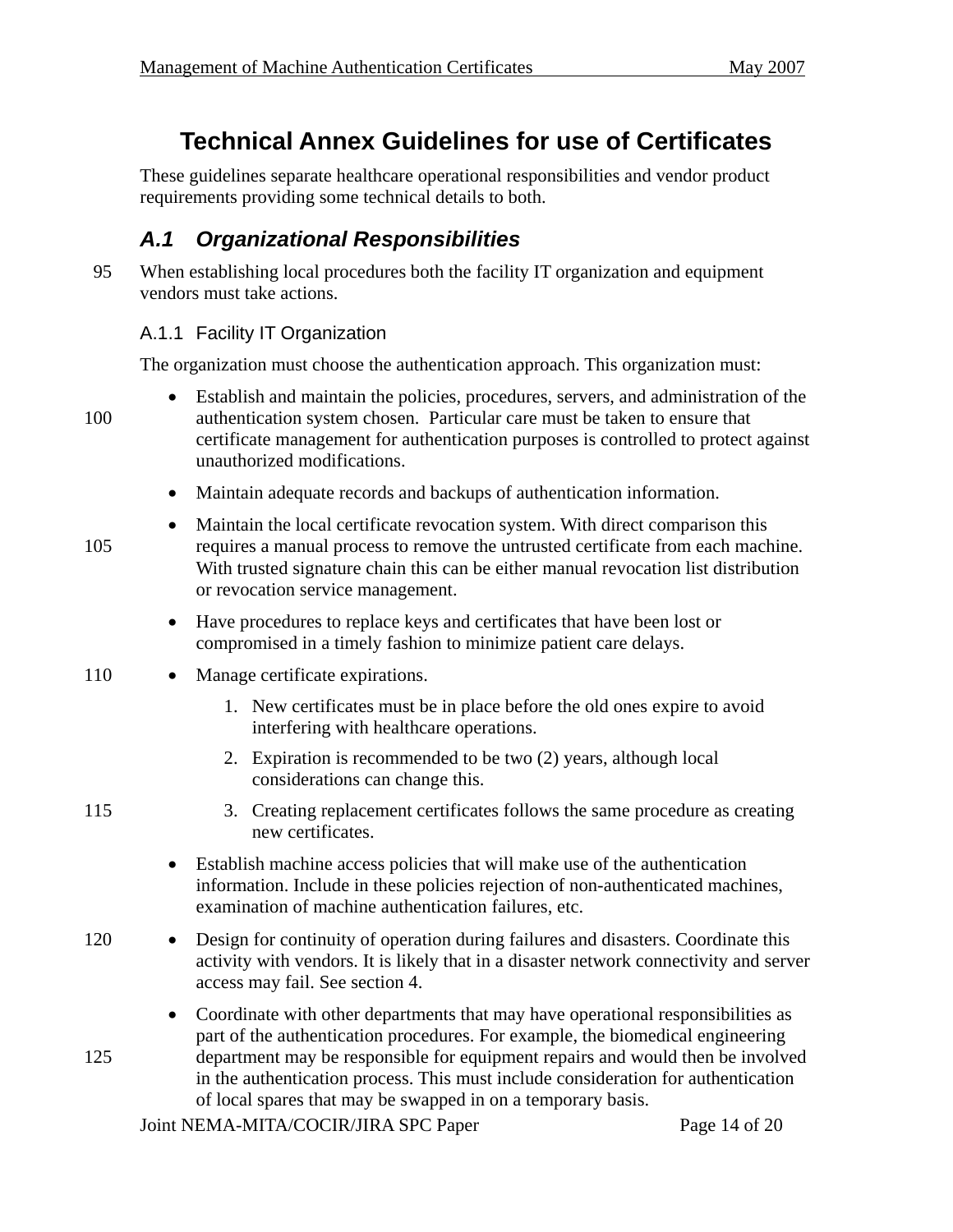#### A.1.2 Medical Equipment Vendors

The equipment vendors must design products and service procedures that:

- 130 Provide service support tools for their products that can be used for both the direct comparison and trusted signature chain approaches.
- Provide service documentation and coordinate service procedures with the facility IT organization to manage upgrades, expirations, and machine replacements. This includes sufficient tools and documentation to support activities such as local 135 equipment swaps.
	- Coordinate procedures with facility IT and with other vendors for upgrades, expirations, and replacements. When using direct comparison the certificate lists on other vendor machines may need to be updated as a result of service activity.
- Address how remote service activities may take advantage of the authentication 140 structure.
	- Address how remote service activities that affect machine authentication will be coordinated with the facility IT organization and other vendor equipment.
	- Problems with machine authentication are detected and correctable in such a way that they do not affect patient safety.

### 145 *A.2 Technical Guidelines*

#### A.2.1 Guidelines for Healthcare Providers

#### **A.2.1.1 Certificate authority**

The enterprise may subcontract some or most of this, but it cannot avoid this responsibility. The enterprise may choose to simply be a self-signing authority with no 150 relationship to the national authentication hierarchies. In this case the self-signing authority might not be recognized by other computer networks.

The enterprise certificate authority must provide or at least authorize private keys and public certificates for all machines that are under enterprise control. If the enterprise has selected direct comparison, it can choose to use keys and certificates that are created by

- 155 the machine itself, or by the machine vendor. For this approach the identity of the signing authority is unimportant, and self signed certificates are acceptable. The enterprise itself provides copies of the certificates to the other machines on the network and this act provides the authentication security. The enterprise must be able to provide both keys and certificates for machines as their old ones expire, and may prefer to provide its own keys
- 160 and certificates rather than deal with vendor provided ones.

If the enterprise has selected a trusted signature chain based approach, the public certificates must be signed by the enterprise certificate authority. This can be a standalone certificate authority available from many vendors and operated by the enterprise. This duty can also be subcontracted, but the trust should be limited to the

165 subroot assigned for this specific enterprise.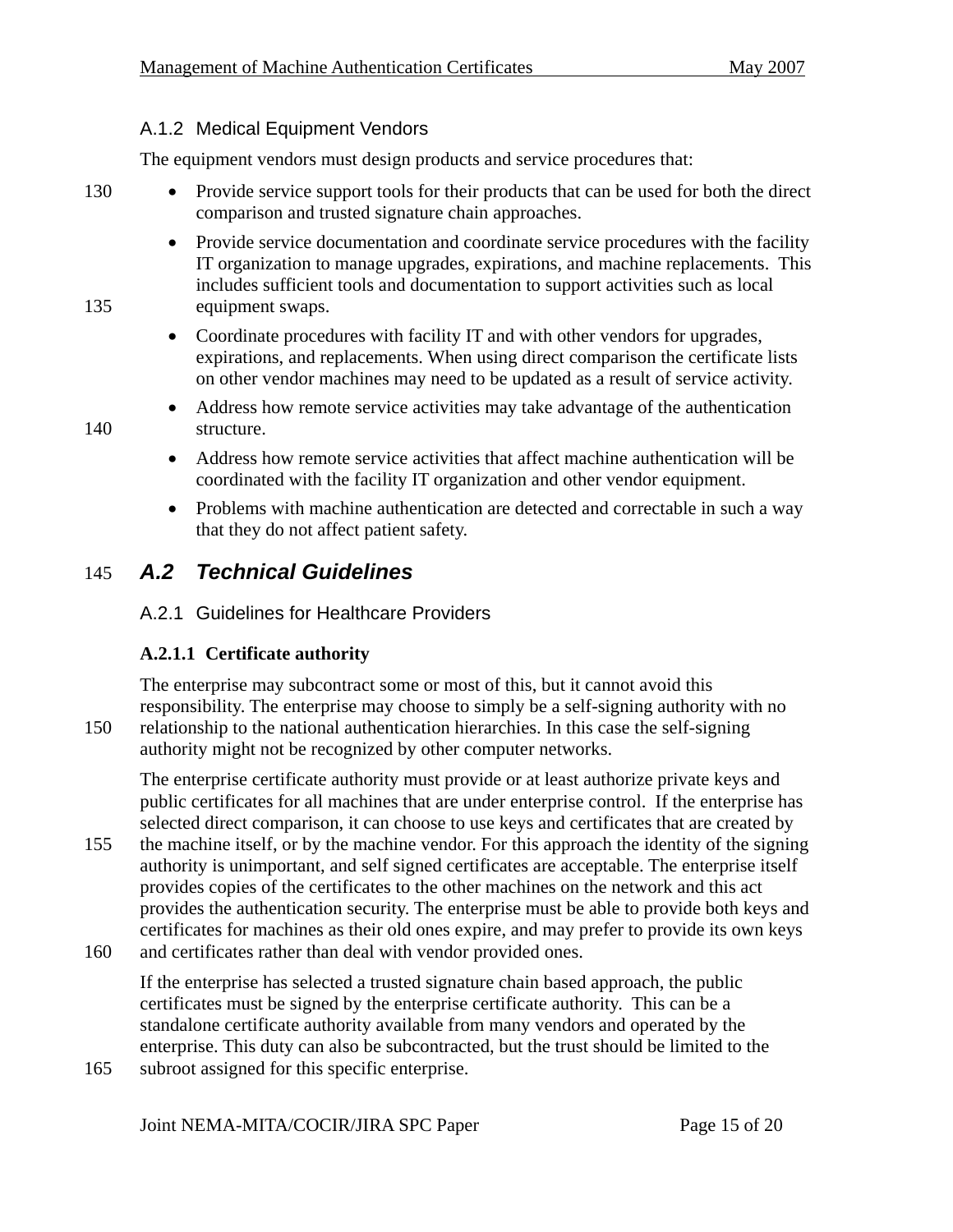The enterprise CA may be part of a national or regional chain of CAs, or it may be a private CA operating on its own authority. These requirements are normal features for all CA products and services.

#### **A.2.1.2 Media distribution**

- 170 Keys, certificates, and CRLs can be moved on media. The media must be either carefully protected or securely destroyed after use. X.509 certificates are small, only a few thousand bytes, so the choice of media is driven by the operational needs of distributing it, using it, and securing it. CDROM media is inexpensive, usually easy to use, easy to distribute and control, and easy to destroy by shredding. Portable flash memory devices
- 175 can also be used, but special procedures must be used to ensure 100% erasure when their use is complete.

#### **A.2.1.3 Network distribution**

The labor effort needed to transfer certificates for direct comparison can be reduced by using a Certificate Server. With a Certificate Server each individual machine can query a 180 trusted server to obtain public certificates. The individual machine only needs to have the location of the trusted server and its public certificate. The communications between the individual client machines and the certificate server do not need to be encrypted because the public certificates can be public knowledge.

The use of a certificate server does introduce a potential reliability and performance 185 bottleneck.

#### **A.2.1.4 Expiration and replace policies**

- Expiration is recommended to be two (2) years, although local considerations can change this.
- Creating replacement certificates should follow the same procedure as creating 190 new certificates. Re-issuing old certificates with revised expiration dates is a poor security practice.

Most medical equipment is in a low threat environment and may set key lengths at 1024.

#### A.2.2 Guidelines for Vendors

#### **A.2.2.1 Public/private key pairs management**

- 195 Machines must provide a means of generating or accepting as well as protecting private keys. Some machines can generate their own private key because they have an adequate random number generator. Those machines should use PKCS#8 to request a public certificate from the hospital certificate authority. All machines should be able to get their public/private key pair from the certificate authority, using PKCS#12.
- 200 Machines must accept new keys from authorized service staff to replace keys that have been lost or compromised.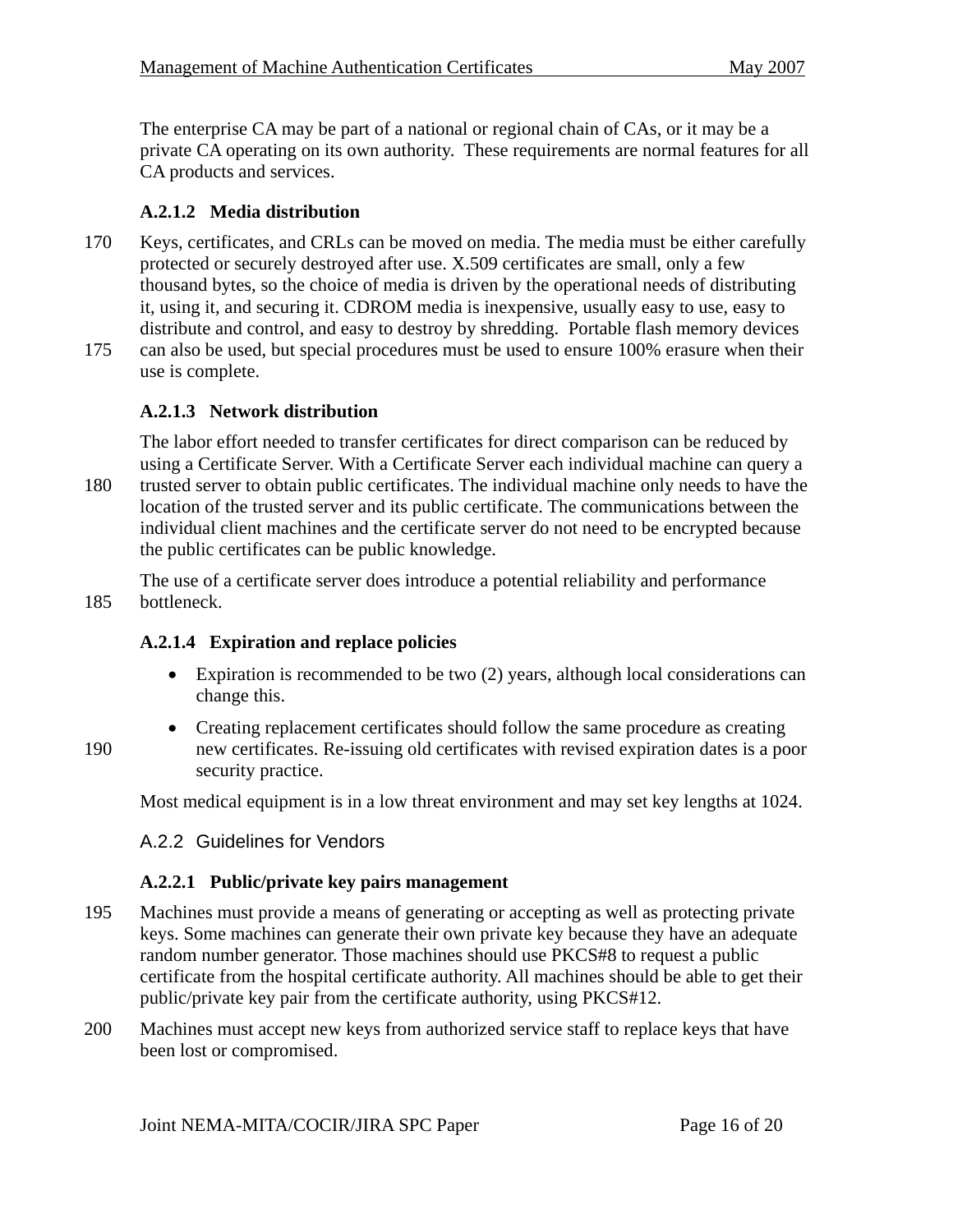#### **A.2.2.2 Certificate Contents**

The certificate may contain additional information describing the system that is used by field service and other staff to understand the purpose of a particular certificate. The key 205 size selection and expiration are the only mandatory fields.

#### *A.2.2.2.1 Key Size*

The equipment must support key lengths from a 512 bit minimum, up to 4096 bit maximum. The actual key length used is defined by site policy. For financial and other purposes, as of September 2006 the Web Services Interoperability (WS-I) organization

210 recommends a length of 1024.

#### *A.2.2.2.2 Machine Identification*

It can be useful to encode the machine serial number, asset tag identifier, and similar information into the descriptive fields of the certificate. This helps operational users to identify the correct certificate for use on other systems. This should only be done for 215 information that is not likely to change.

#### *A.2.2.2.3 Network Identification*

Hostname and similar information can be useful, and can be encoded into the certificate. This should not be done with information that is likely to change during network reconfigurations, because that could invalidate certificates.

#### 220 *A.2.2.2.4 Organization Information*

Organization name and related information can be encoded into the certificate.

#### *A.2.2.2.5 Certificate Purpose*

These certificates can be used for encryption, signature, and node authentication. A different certificate must be used for digital signatures by people. This signature only 225 implies that this machine created the data.

#### *A.2.2.2.6 Expiration*

The recommended expiration policy is to assign certificates a two-year life. Local risk analysis may change this. Longer validity periods increase the risks of theft and exposure. Shorter periods increase the maintenance costs of replacing expired

230 certificates.

#### *A.2.2.2.7 Encoding*

The system should support both BER and DER encoding because both are commonly found.

#### **A.2.2.2 Media distribution**

235 The equipment must be able to accept public/private key pairs, public certificates and CRL from media. The equipment must be able to export both certificate requests and public certificates on media.

Joint NEMA-MITA/COCIR/JIRA SPC Paper Page 17 of 20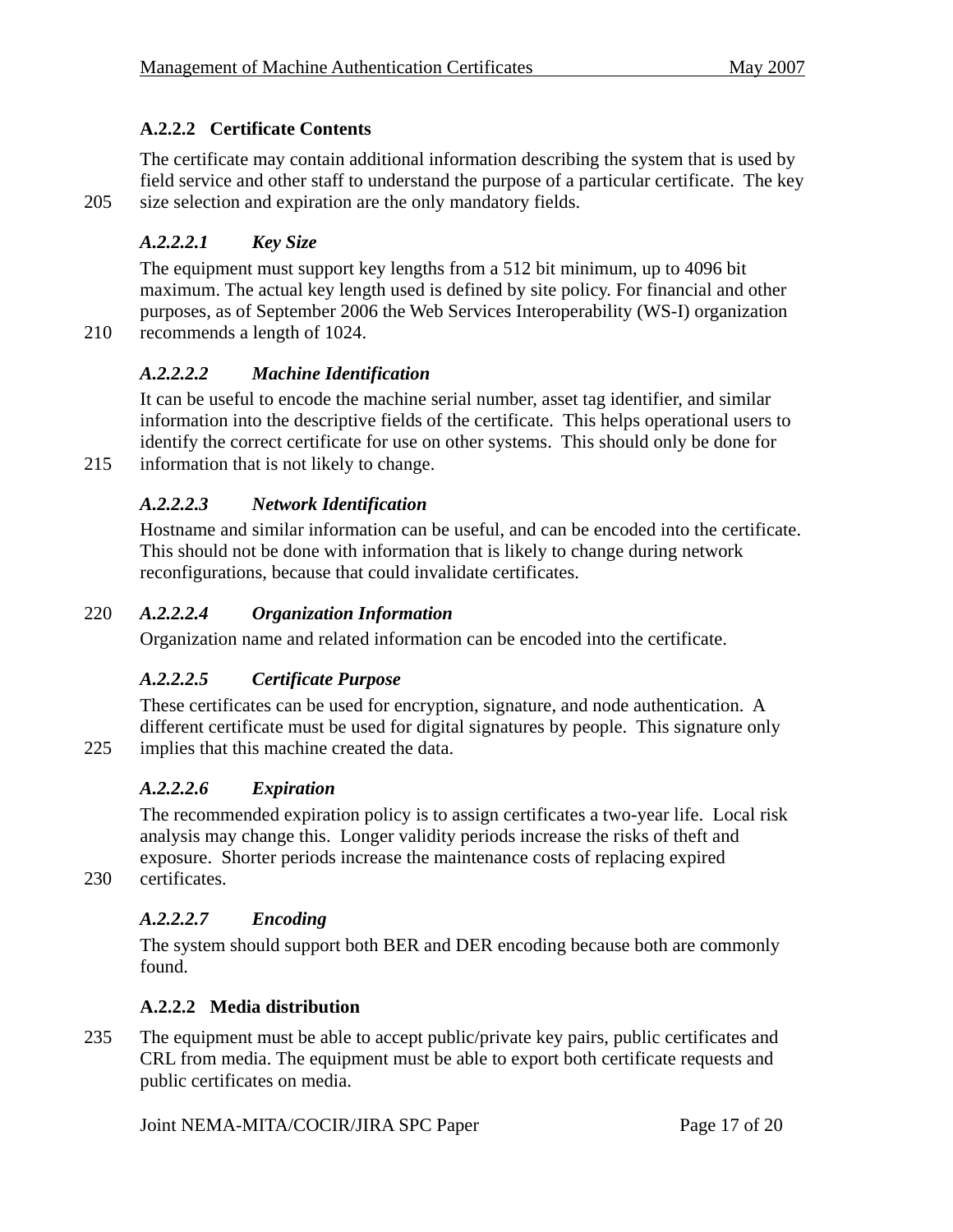#### **A.2.2.3 Network distribution**

The client machine may need to ensure that it is communicating with the authoritative 240 source of public certificates, so the public key of the server must be manually installed on the client machines. The DICOM configuration management services defines the use of an LDAP server to provide public certificates for DICOM equipment. The equivalent standards for finding certificates for HL7 and Web Services have not been written. LDAP services are an effective means of providing the public certificates for both people and 245 machines.

The client machines should cache public certificates and the CRL or provide a means of manually storing public certificates and the CRL locally to avoid performance and reliability issues. This cache can be used when the certificate server is not available, either because of problems or because the client machine is operating in a mobile 250 environment.

#### **A.2.2.3 Private key use**

The machines must have strong internal security to protect the private key. The means to accomplish this vary widely, but the private key must be protected against copying or viewing, because its exposure would permit improper use and masquerading by other

255 systems.

Applications should share the machine private keys when practical. There is no functional need to use a different kind of certificate for machine authentication over different communications protocols and for different applications. For example, an application that implements both HL7 and DICOM communications can share the same

260 key for both. But it may be impractical for some of the software installed on one system to share a single key. We recommend having a limited number of private keys per machine to simplify management of certificates. Reducing the number of keys and certificates reduces the record keeping burden on the certificate authority and IT administration.

#### 265 **A.2.2.4 Separation of access control from authentication**

Machines should not use the machine authentication certificate as a substitute for access controls. For example, a client machine may be restricted to access only one service of many that are available on a server machine. The access control step is not described in detail in this white paper.

#### 270 **A.2.2.5 Authentication mechanisms**

The equipment must support both direct comparison and trusted signature chain, because the healthcare provider will choose the authentication method.

#### **A.2.2.6 Continuity assurance**

The authentication mechanisms should be configurable to accommodate changes due to 275 disaster and other problems. All should be rapidly re-configurable down this list. All equipment must support 3, 4, and 5 below. 1 and 2 are at the vendor's discretion.

Joint NEMA-MITA/COCIR/JIRA SPC Paper Page 18 of 20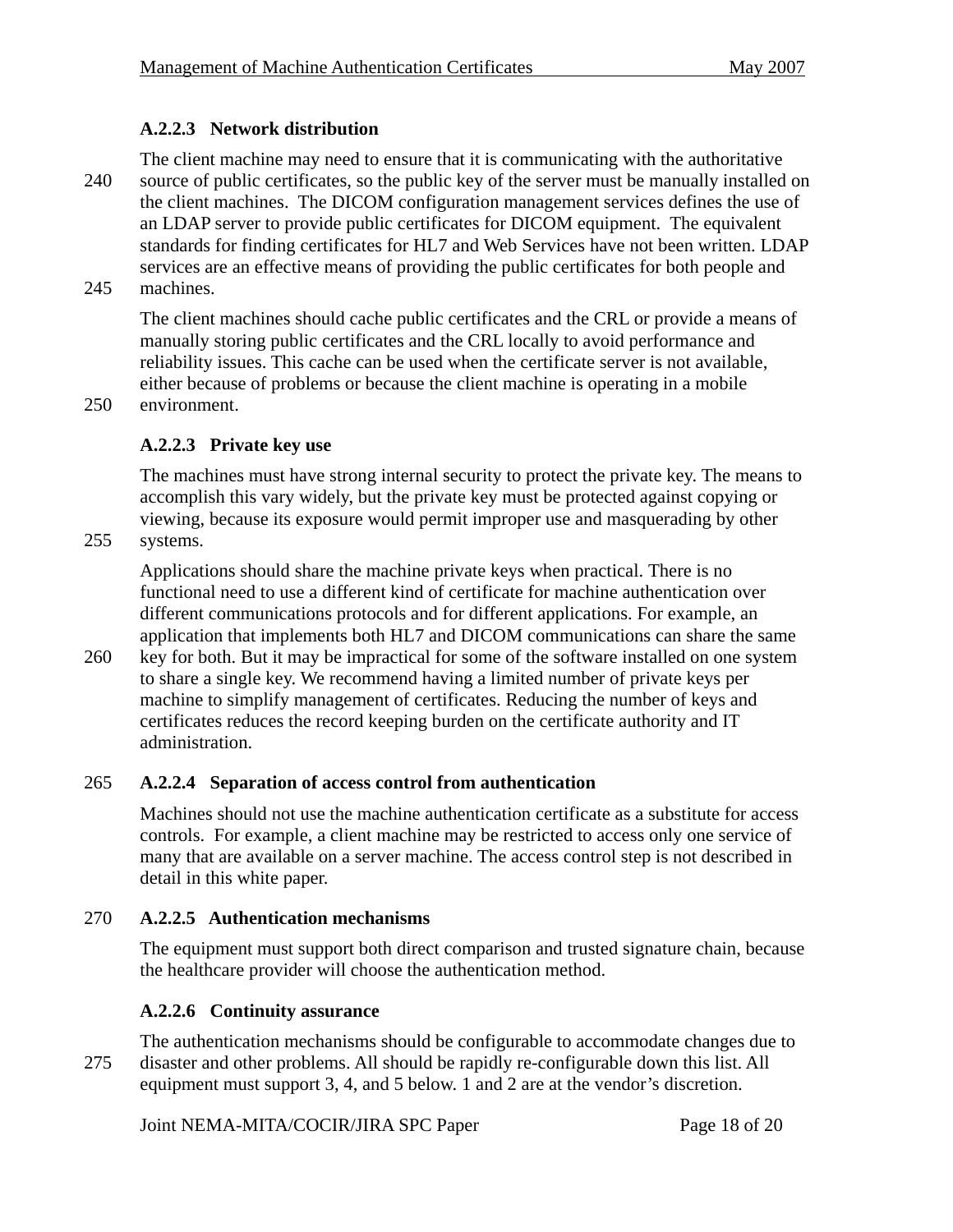- 1. Chained signature, access to remote revocation service must gracefully degrade to 3 in the event of problems
- 2. Direct, server distribution of trusted certificates must gracefully degrade to 4 in 280 the event of problems

- 3. Chained signature, revocation list manually distributed.
- 4. Direct, trusted certificates manually distributed
- 5. Authentication disabled (break glass)

The machine must have tools to support the return to normal operation after a period of 285 operation in downgraded mode.